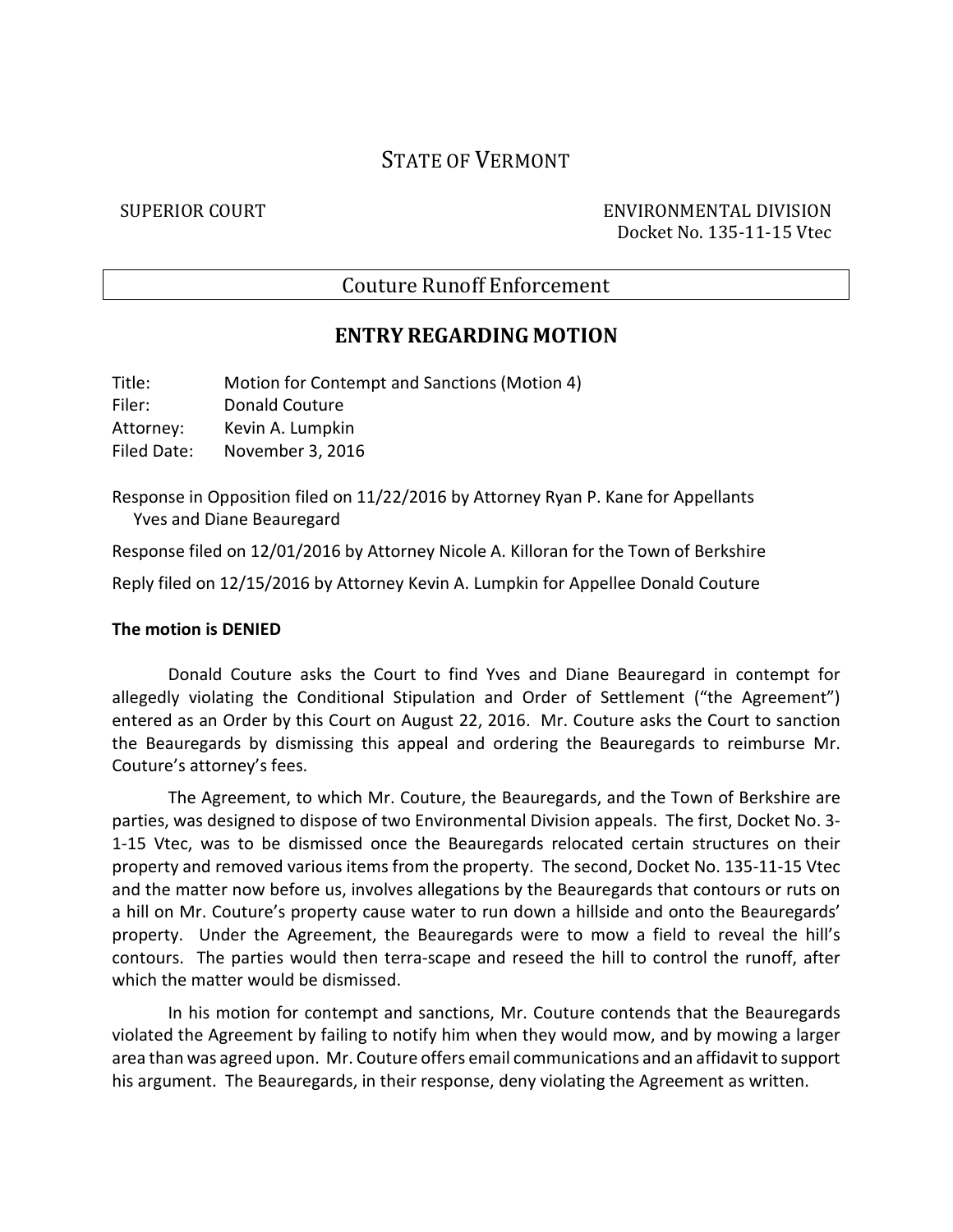We look to the terms of the Agreement, and construe those terms "according to contract principles," to determine whether there was a violation. Towslee v. Callanan, 2011 VT 106, ¶ 5, 190 Vt. 622 (mem.) (citing Sumner v. Sumner, 2004 VT 45, ¶ 9, 176 Vt. 452).

Under these contract principles, an agreement is limited to the express terms contained in that agreement, and extrinsic evidence may only be used to help interpret those terms if the express terms are ambiguous. Isbrandtsen v. N. Branch Corp., 150 Vt. 575, 577-78 (1988). We determine ambiguity by analyzing the plain meaning of the terms, and by "consider[ing] the circumstances surrounding the making of the agreement." Id. at 578–79. A term or provision is ambiguous if "reasonable people could differ as to its interpretation." Id. at 577.

We begin with the explicit terms of the Agreement, under which the parties agree to terra-scape "the field at the top of the ledge and hill separating the [Beauregards'] property from Mr. Couture's property." Agreement | 8. The Agreement then states "the Beauregards will mow the area and pile or rake the hay so that the contours and/or ruts in the meadow above the Beauregard property are visible."  $Id. \P$  9 (emphasis added).

Reading these paragraphs together, "the area" referred to in paragraph 9 is clearly "the field at the top of the ledge and hill separating the [Beauregards'] property from Mr. Couture's property" referred to in paragraph 8. We see no ambiguity in this aspect of the Agreement, particularly in light of our knowledge of the field in question, which is based on information presented at trial in Docket No. 3-1-15 Vtec. We conclude that reasonable people could not differ as to the interpretation of the area to be mowed based on these express terms. In particular, we find no reference in the Agreement that the area to be mowed was intended to be limited to only a portion of the field between the parties' properties.

We next turn to circumstances surrounding the making of the Agreement. In doing so, we first look at emails between counsel dated July 19, 21, and 29, 2016. Mot. for Contempt, Ex. B. These emails pre-date the Agreement, which was signed by the Town on August 10, 2016, by Mr. Couture's counsel on August 12, and the by Beauregards' counsel on August 17, and then entered as a court order on August 22. These emails immediately predate the Agreement, reference a draft and adjustments to the Agreement, and therefore reflect "circumstances surrounding the agreement." As such, we may consider these emails in our effort to determine whether the terms of the Agreement are ambiguous.

Counsel for the parties agree in the emails that the Beauregards would notify Mr. Couture, through counsel, when they would mow. Mot. for Contempt, Ex. B; see also Town of Berkshire's Nov. 29, 2016 letter in response to motion for contempt. Mr. Couture would then observe the mowing from afar to "keep an eye on things" and would stop the mowing if anything went "wrong." Mot. for Contempt, Ex. B. These discussions on notice and observation raise no questions regarding the area to be mowed. Rather, they indicate a general interest that nothing go "wrong." The emails contain no specifics as to what is meant by this, apart from an aside referring to a comment allegedly made by Mr. Beauregard that he might set the cut hay on fire. We conclude that these emails, insofar as they might shed light on the circumstances surrounding the making of the agreement, offer no insight regarding what area the parties intended to mow, or even whether there was any dispute regarding what area was to be mowed. The emails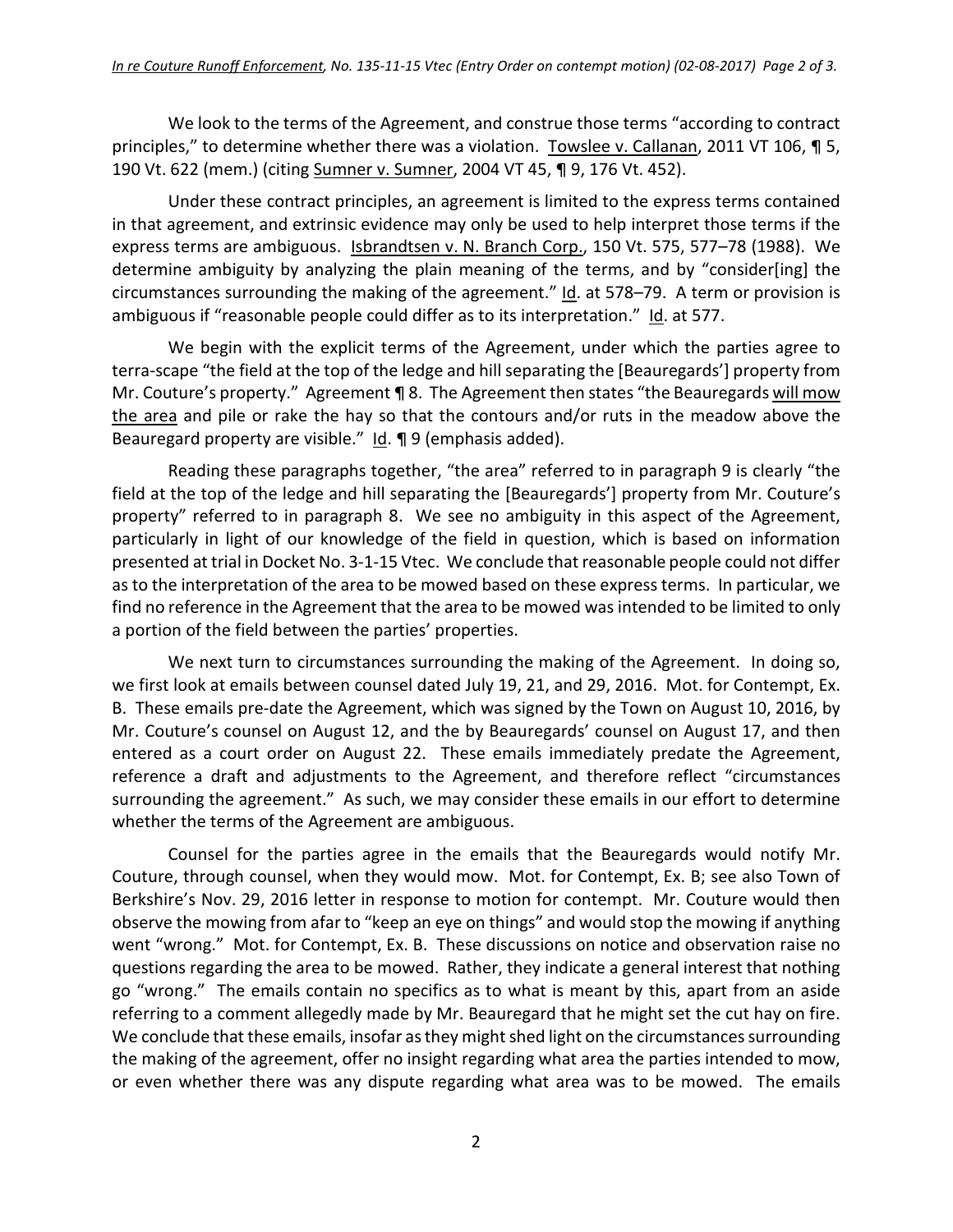therefore give no insight into whether the express terms of the Agreement regarding the area to be mowed are ambiguous.

Mr. Couture offers additional emails dated August 29, 30, and 31, 2016 to support his argument that the Beauregards violated the Agreement. Mot. for Contempt Ex. C. These emails, particularly those sent August 31, include some discussion regarding what area should be mowed, with Mr. Couture's counsel suggesting a smaller area and the Beauregards' counsel suggesting a larger area. Because these emails were sent one week after the Agreement became a court order, and two weeks or more after the parties signed the Agreement, we conclude that these emails do not reflect "circumstances surrounding the making of the agreement." Isbrandtsen, 150 Vt. at 579. We therefore do not take these emails into account in determining whether the terms of the Agreement are ambiguous.

Based on this analysis, we conclude that the terms of the Agreement are not ambiguous regarding the area to be mowed. We therefore limit the interpretation of those terms to the explicit language of the Agreement.

Having delineated the scope of the terms in question, we now turn to whether those terms were violated.

A party that violates a court order may be found in contempt of court. 12 V.S.A. § 122. The party moving for a finding of contempt has the burden of proving contempt by clear and convincing evidence. Vermont Women's Health Ctr. v. Operation Rescue, 159 Vt. 141, 146 (1992).

The pleadings and record now before us fail to carry that burden. As set out above, the Agreement—which is also a court order—calls for the Beauregards to mow the field at the top of the ledge and hill separating the Beauregards' property from Mr. Couture's property. The pleadings and record do not demonstrate that Mr. Beauregard mowed more than that area. Instead, the motion for contempt alleges that Mr. Beauregard mowed "almost all of Mr. Couture's property," and then states that the area mowed was approximately 5 acres. Mot. for Contempt at 3. Mr. Couture's affidavit alleges that Mr. Beauregard properly mowed 0.5 acres, and also mowed "approximately 4.5 acres of vegetation [which] has nothing to do with this dispute." Mot. for Contempt Ex. A ¶ 12. The motion and affidavit do not indicate whether Mr. Beauregard mowed more than the field at the top of the ledge and hill separating the Beauregards' property from Mr. Couture's property.

The fact that Mr. Beauregard initially gave notice to Mr. Couture that he intended to mow the field on August 31, 2016, but then chose not to cut because of inclement weather, and decided to cut on the next day, seems to be contrary to the representations in the late August emails; his actions certainly appear to be discourteous to a neighbor with whom he had attempted to reconcile. However, since the Agreement contains no specific pledge to provide prenotification of the field cutting, we cannot conclude that Mr. Beauregard's failure to do so was in contempt of the Agreement and Order.

Because Mr. Couture has failed to show that the Beauregards violated the Agreement by mowing more than was directed under the Agreement, the motion for contempt must be **DENIED**.